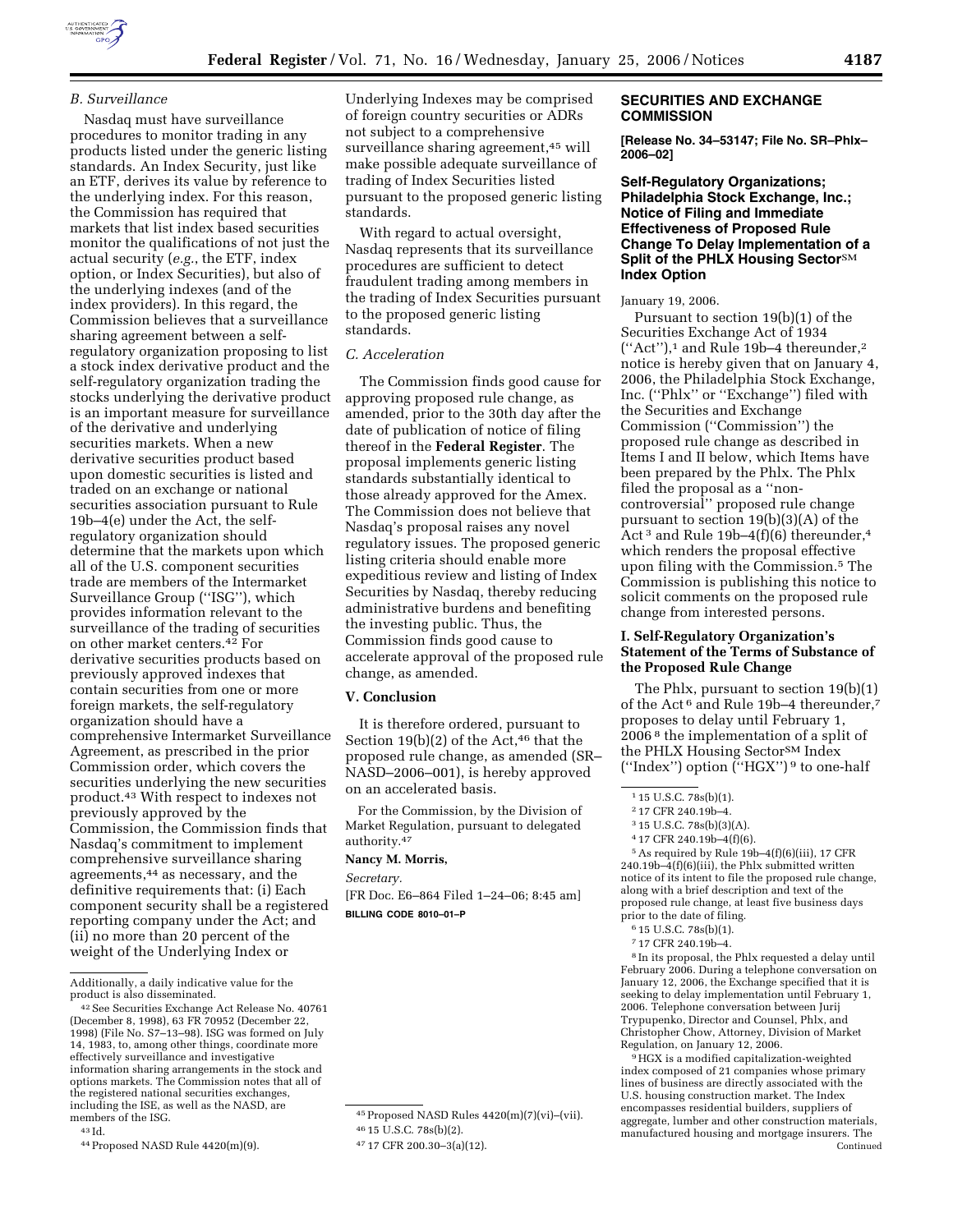its present value,<sup>10</sup> so that any open interest in HGX contracts at \$2.50 strike price intervals expire before the split.

# **II. Self-Regulatory Organization's Statement of the Purpose of, and Statutory Basis for, the Proposed Rule Change**

In its filing with the Commission, the Phlx included statements concerning the purpose of, and basis for, the proposed rule change and discussed any comments it received on the proposal. The text of these statements may be examined at the places specified in Item IV below. The Phlx has prepared summaries, set forth in sections A, B, and C below, of the most significant aspects of such statements.

## *A. Self-Regulatory Organization's Statement of the Purpose of, and Statutory Basis for, the Proposed Rule Change*

#### 1. Purpose

Previously, the Exchange filed a proposed rule change to reduce the value of the HGX to one-half its present value.11 The purpose of the proposed rule change is to delay the implementation of a split of the value of the HGX so that upon splitting the index the Exchange can list new, post-split options series at strike prices of \$2.50 or higher.

The Exchange may now set index option strike price intervals at \$2.50 or higher pursuant to Phlx Rule 1101A. Rule 1101A indicates that the Exchange may determine fixed strike price intervals for index options that may generally be \$2.50 for the three consecutive near-term months, \$5 for the fourth month and \$10 for the fifth month. The rule further allows that the Exchange may determine to list strike prices at \$2.50 intervals in response to demonstrated customer interest or specialist request, and to list strike

10The Commission notes that it published notice of a proposed rule change allowing a split of the HGX, which was effective upon filing (September 15, 2005) and which, per the Exchange's request, became operative on September 27, 2005. *See*  Securities Exchange Act Release No. 52512 (September 27, 2005), 70 FR 57919 (October 4, 2005) (SR–Phlx–2005–50).

11*See* above, at n.10; telephone conversation between Jurij Trypupenko, Director and Counsel, Phlx, and Florence E. Harmon, Senior Special Counsel, Division of Market Regulation, on January 19, 2006.

prices at wider intervals.12 No Phlx rule accommodates index option strike price intervals lower than \$2.50.

There are several HGX option series priced at \$2.50 strike price intervals that have options contracts with open interest. The open interest in these series would expire by the end of January 2006. Splitting the HGX index at a time when there is open interest in these series would result in strike price intervals smaller than \$2.50.13 Because index option strike prices that are smaller that \$2.50 (for example \$1.00) are not supported in Phlx rules, the delay in the implementation of the split is necessary.

The Exchange believes that delayed implementation should attract more volume by making option premiums more appealing for retail investors and allowing investors to better utilize the HGX as a trading and hedging vehicle with a smaller capital outlay.14

The Exchange will announce the effective date of the implementation of the split on February 1, 2006 by way of an Exchange memorandum to the membership, which will also serve as notice of the strike price and position limit changes.

### 2. Statutory Basis

The Exchange believes that its proposal is consistent with section 6(b) of the Act 15 in general, and furthers the objectives of section 6(b)(5) of the Act 16 in particular, in that it is designed to promote just and equitable principles of trade, to remove impediments to and perfect the mechanism of a free and open market and a national market system, and, in general, to protect investors and the public interest, by delaying the implementation of a split establishing a lower Index value, which should, in turn, facilitate trading in HGX, creating a more liquid trading

13For example, an HGX option series with a \$457.50 pre-split strike price, after a two-for-one split, would change to a \$228.75 strike price, which would require a smaller than \$2.50 strike price interval.

14The Exchange notes that to accommodate the two-fold increase in the number of contracts outstanding after the split, the position limits applicable to HGX (currently 31,500 contracts pursuant to Rule 1001A) will be temporarily increased to 63,000 until such time that all pre-split options expire, at which point the position limits will return to the 31,500 position limit specified in Rule 1001A. *See* Exchange Act Release No. 52512 (September 27, 2005), 70 FR 57919 (October 4, 2005) (SR–Phlx–2005–50).

environment. The Exchange believes that reducing the value of the Index should not raise manipulation concerns and should not cause adverse market impact because the Exchange will continue to employ its surveillance procedures and has proposed an orderly procedure to achieve the Index split, including adequate prior notice to market participants.

## *B. Self-Regulatory Organization's Statement on Burden on Competition*

The Phlx believes that the proposed rule change will not impose any burden on competition that is not necessary or appropriate in furtherance of the purposes of the Act, as amended.

# *C. Self-Regulatory Organization's Statement on Comments on the Proposed Rule Change Received from Members, Participants, or Others*

The Phlx has neither solicited nor received comments on the proposed rule change.

# **III. Date of Effectiveness of the Proposed Rule Change and Timing for Commission Action**

Because the foregoing proposed rule change: (1) Does not significantly affect the protection of investors or the public interest; (2) does not impose any significant burden on competition; and (3) by its terms does not become operative for 30 days after the date of this filing, or such shorter time as the Commission may designate if consistent with the protection of investors and the public interest, the proposed rule change has become effective pursuant to Section 19(b)(3)(A) of the Act and Rule 19b–4(f)(6) thereunder.

A proposed rule change filed under Rule 19b–4(f)(6) normally does not become operative for 30 days after the date of filing. However, Rule 19b– 4(f)(6)(iii) permits the Commission to designate a shorter time if such action is consistent with the protection of investors and the public interest. The Phlx has asked the Commission to waive the 30-day operative delay. The Commission believes that waiving the 30-day operative delay is consistent with the protection of investors and the public interest because the additional time may allow the Exchange to list new, post-split options series at strike prices of \$2.50 or higher, as required under the Exchange's rules.17 For this reason, the Commission designates that the proposal has become effective and

Index is currently composed of the following stocks: American Standard Companies, Beazer Homes USA, Inc., Champion Enterprises, Inc., Centex Corp., DR Horton, Inc., Hovnanian Enterprises, Inc., KB Home, Lennar Corp., Masco Corp., MDC Holdings, Inc., OfficeMax, Inc., Pulte Homes, PMI Group, Inc., Radian Group, Inc., Ryland Group, Inc., Standard Pacific Corp., Temple Inland, Inc., Toll Brothers, Inc., USG Corp., Vulcan Materials Company, Weyerhaeuser Company.

<sup>12</sup>The Exchange has filed a rule change (SR– Phlx–2005–43) and amendments thereto proposing to simplify the Rule 1101A procedure for setting option index strike prices so that, among other things, there is no correlation between index strike price intervals and months.

<sup>15</sup> 15 U.S.C. 78f(b).

<sup>16</sup> 15 U.S.C. 78f(b)(5).

<sup>17</sup>For purposes only of waiving the 30-day operative delay, the Commission has considered the proposed rule's impact on efficiency, competition, and capital formation. 15 U.S.C. 78c(f).